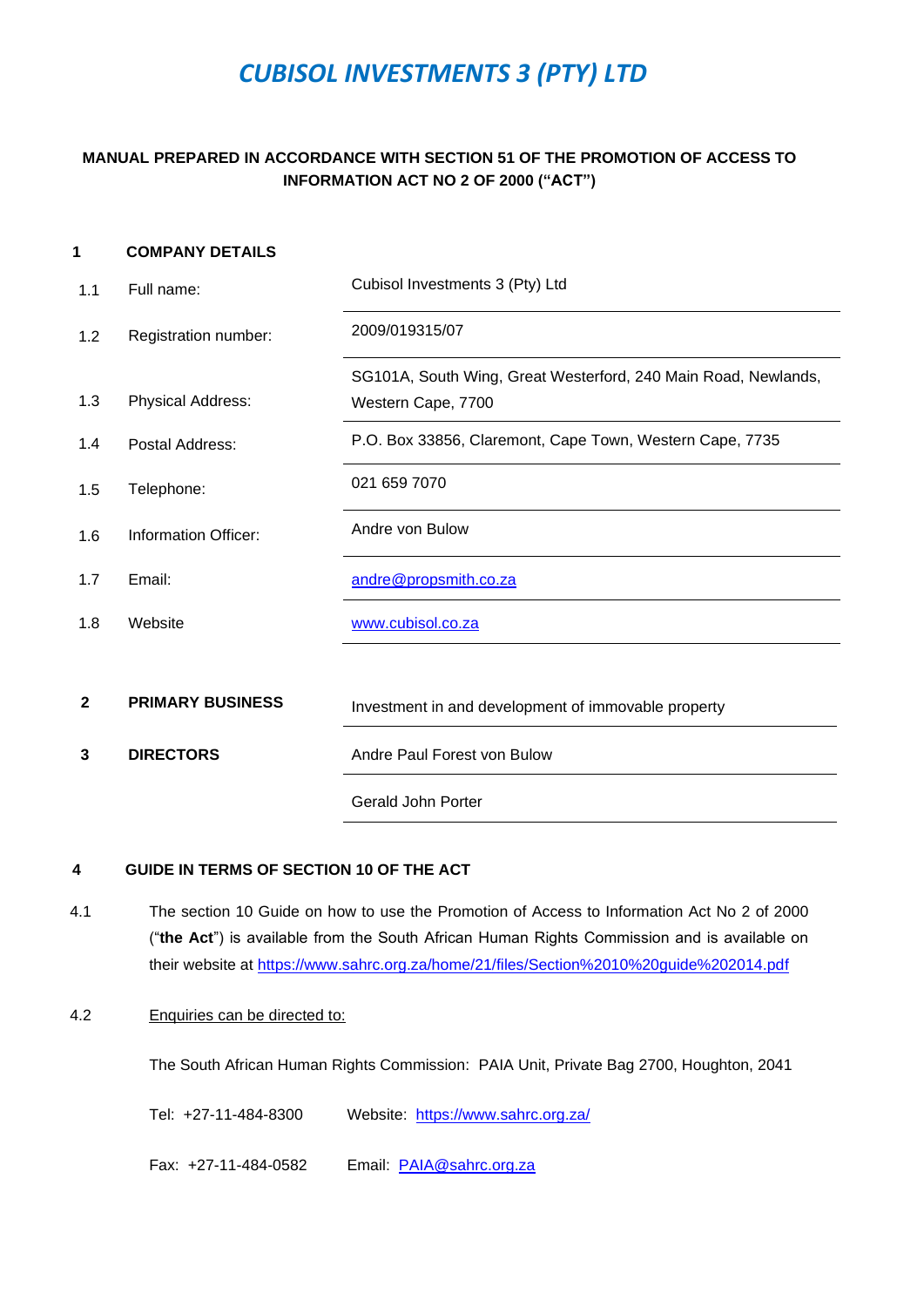### **5 RECORDS AVAILABLE IN TERMS OF LEGISLATION OTHER THAN THE ACT.**

Documents are held in accordance with statutory provisions that include those in the following Acts. This list is not exhaustive.

- 5.1 Companies Act 71 of 2008;
- 5.2 Financial Intelligence Centre Act 38 of 2001;
- 5.3 Income Tax Act 58 of 1962;
- 5.4 Insolvency Act 24 of 1936;
- 5.5 Occupational Health and Safety Act 85 of 1993;
- 5.6 Pension Funds Act 24 of 1956;
- 5.7 Skills Development Act 97 of 1998; and
- 5.8 Value-Added Tax Act 89 of 1991.

## **6 CATEGORIES OF RECORDS HELD BY THE COMPANY**

The Company's web page which is accessible to anyone who has access to the Internet, contains information relating to the business operations of the Company.

- 6.1 Other records held by the Company include -
- 6.1.1 statutory company information;
- 6.1.2 financial records;
- 6.1.3 records required by law to verify identity of clients;
- 6.1.4 records relating to fixed and movable property;
- 6.1.5 commercial contracts;
- 6.1.6 insurance contracts;
- 6.1.7 debt collection records;
- 6.1.8 records relating to prospective investments; and
- 6.1.9 records and information required for the exercise or protection of any rights will be made available subject to the provisions of the Act.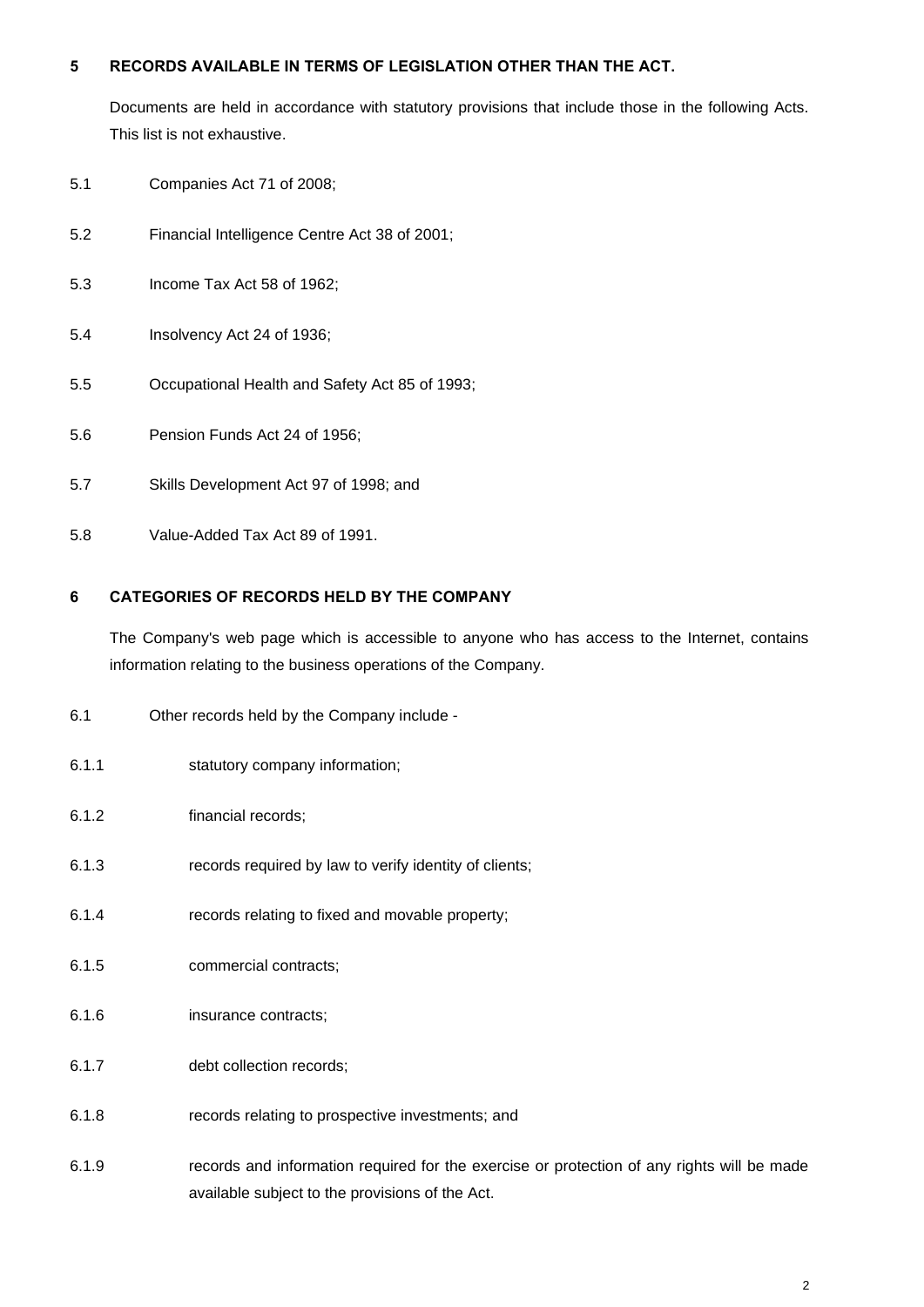6.2 Access to records may be refused on grounds specified in the Act.

# **7 PROCESSING OF PERSONAL INFORMATION**

7.1 The Company is a responsible party in accordance with the Protection of Personal Information Act 4 of 2013 and accordingly processes the following personal information -

| <b>Data Subjects</b>               | <b>Information Categories</b>                                                                                                                                            | <b>Purpose of</b><br>processing | Recipients of supply of<br>personal information                                                                                                                   |
|------------------------------------|--------------------------------------------------------------------------------------------------------------------------------------------------------------------------|---------------------------------|-------------------------------------------------------------------------------------------------------------------------------------------------------------------|
| <b>Clients</b>                     | Financial information<br>$\bullet$<br>Tax information<br>$\bullet$<br>Identity numbers<br>$\bullet$<br>Contact information<br>$\bullet$<br>Property details<br>$\bullet$ | Provision of services           | Accountants/Auditors<br>$\bullet$<br>Attorneys<br>$\bullet$<br><b>Directors</b><br>$\bullet$<br><b>Banks</b><br><b>External service</b><br>providers              |
| <b>Service</b><br><b>Providers</b> | Financial information<br>$\bullet$<br>Tax information<br>$\bullet$<br>Identity numbers<br>$\bullet$<br>Contact information<br>$\bullet$                                  | Provision of services           | Accountants/Auditors<br>$\bullet$<br>Attorneys<br>$\bullet$<br><b>Directors</b><br>$\bullet$<br><b>Banks</b><br>$\bullet$<br><b>External service</b><br>providers |
| <b>Shareholders</b>                | Financial information<br>$\bullet$<br>Tax information<br>$\bullet$<br>Identity numbers<br>$\bullet$<br>Contact information<br>Company structures<br>$\bullet$            | Compliance                      | Accountants/Auditors<br>$\bullet$<br>Attorneys<br>$\bullet$<br><b>Directors</b><br>$\bullet$<br><b>Banks</b>                                                      |
| <b>Directors</b>                   | Financial information<br>$\bullet$<br>Tax information<br>$\bullet$<br>Identity numbers<br>$\bullet$<br>Contact information<br>$\bullet$                                  | Compliance                      | Accountants/Auditors<br>٠<br>Attorneys<br>٠<br><b>Banks</b><br>$\bullet$<br><b>CIPC</b><br>$\bullet$                                                              |

7.2 There are no planned trans-border flows of information at this stage.

7.3 General information security measures relating to the personal information includes (but is not limited to) -